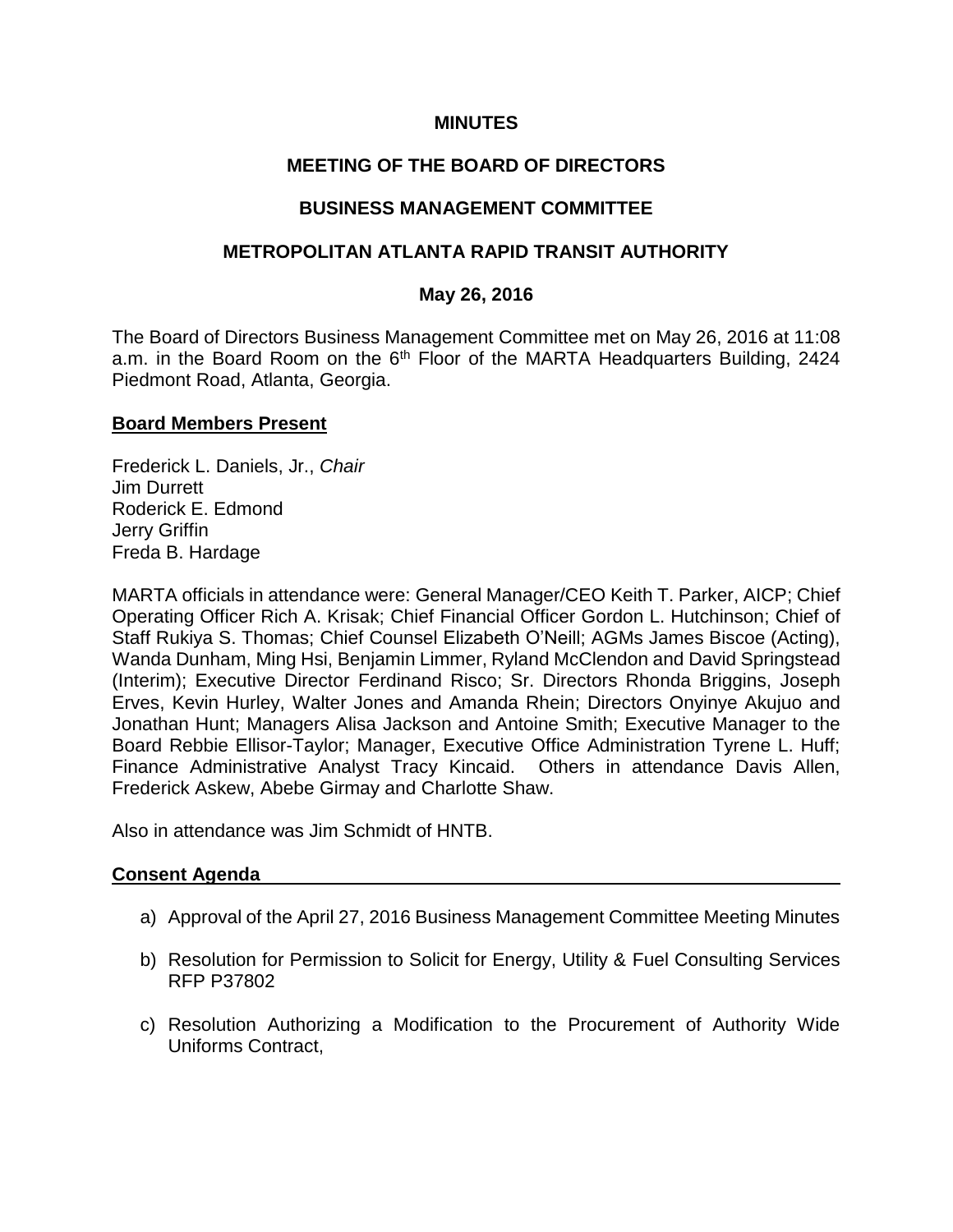- d) Resolution to Amend the Easement Agreement between MARTA and S. Steven Selig III and Cathy Selig Fine for certain property at MARTA's Five Points Rail Station 17 (July 1, 2016 – June 30, 2017)
- e) Resolution Authorizing the Rejection of all Bids for the Procurement of Wireless Telecommunication Services, Invitation for Bids B36630
- f) Resolution Authorizing the Solicitation of Proposals for Cellular Telecommunication Services RFP P38056

On motion by Mr. Durrett seconded by Mrs. Hardage, the Consent Agenda was unanimously approved by a vote of 5 to 0, with 5 members present.

## **Individual Agenda**

## **Resolution Authorizing the Receipt of Federal Transit Administration FY 2016 Formula Grant Assistance**

Ms. Akujuo presented this resolution for Board of Directors' approval authorizing the General Manager/CEO or his delegate to execute grants on behalf of MARTA for the receipt of Federal Fiscal Year 2016 Formula Program grants from the Federal Transit Administration (FTA). This federal assistance would be provided from the following FTA formula grant programs: (i) Section 5307 Urbanized Area Formula, (ii) Section 5337 State of Good Repair, and (iii) Section 5339 Bus and Bus Facilities. This resolution would also authorize the General Manager/CEO or his delegate to provide FTA with the standard Federal grant program certifications and assurances on behalf of MARTA required as a condition of receiving these funds.

\*\*\*\*\*\*\*\*

## *MARTA FTA FY 2016 Formula Grants*

- Section 5307 Urbanized Area Formula \$42M
	- o Preventative Maintenance
	- o Transit Security Projects
	- o Associated Transit Improvements/Enhancements
- Section 5337 State of Good Repair \$46M
	- o Train Control System Upgrades (TCSU) and Track Renovation Phase IV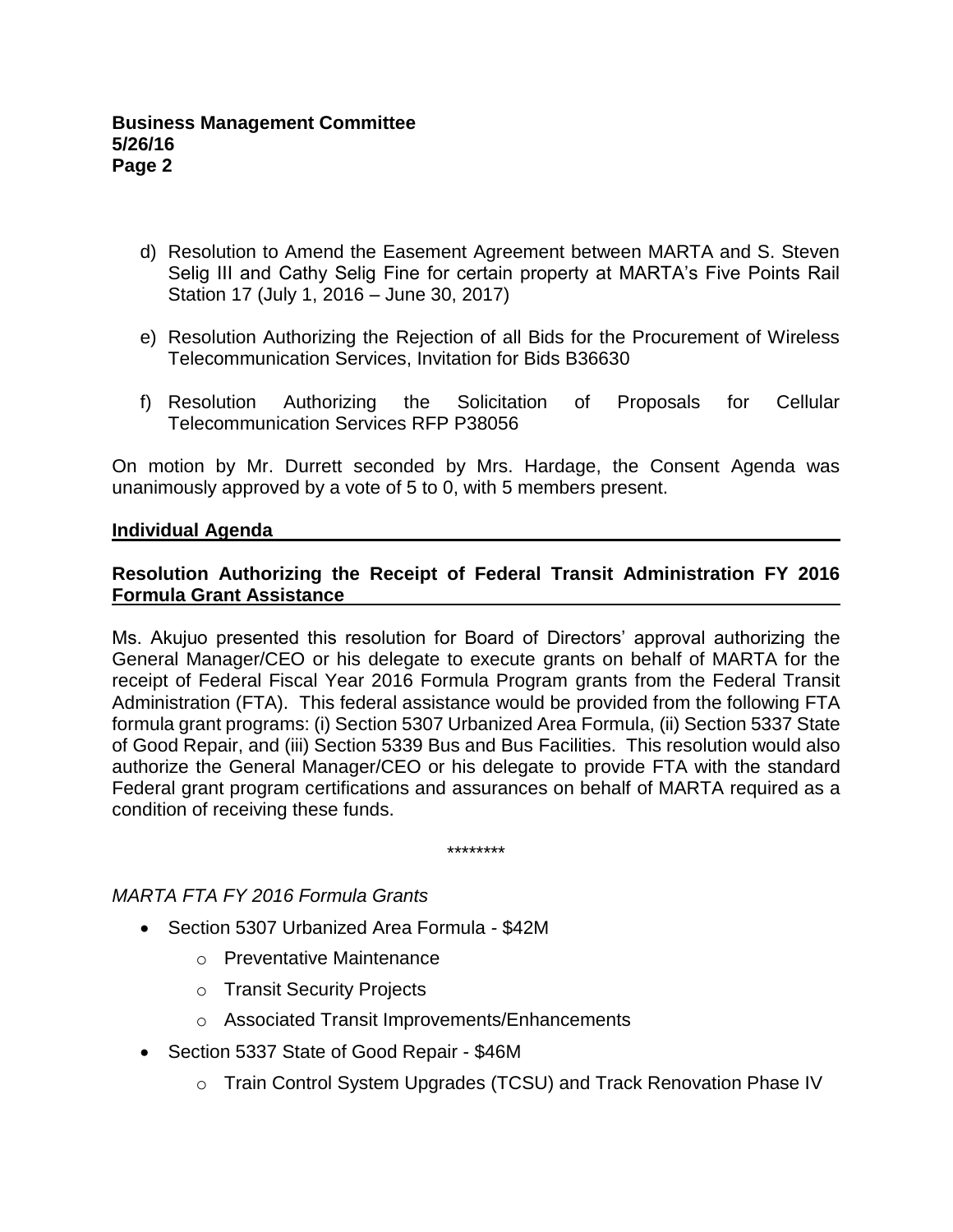- o Preventative Maintenance
- Section 5339 Bus and Bus Facilities \$2.9M
	- o Acquisition of Clean Fuel Replacement Buses
- Total \$90.9M

\*\*\*\*\*\*\*\*

Dr. Edmond asked how does this compare to what MARTA received last year.

Mr. Hutchinson said staff would provide that information to the Board.

On motion by Mr. Durrett seconded by Dr. Edmond, the resolution was unanimously approved by a vote of 5 to 0, with 5 members present.

### **Briefing – Public Hearing Results**

Ms. Briggins briefed the Committee on the Public Hearing Results for the FY 2017 Proposed Budget and August 2016 Service Changes.

## *Public Hearing Locations*

- Monday, May 16, 2016
	- o Fulton County Government Center Barbara Babbit Kaufman, Chair 141 Pryor Street Atlanta, GA 30303
	- o Clayton County Government Office Board Room Jerry Griffin, Chairman 112 Smith Street Jonesboro, GA 30236
- Thursday, May 19, 2016
	- o Maloof Auditorium Robert Dallas, Chairman 1300 Commerce Drive Decatur, GA 30030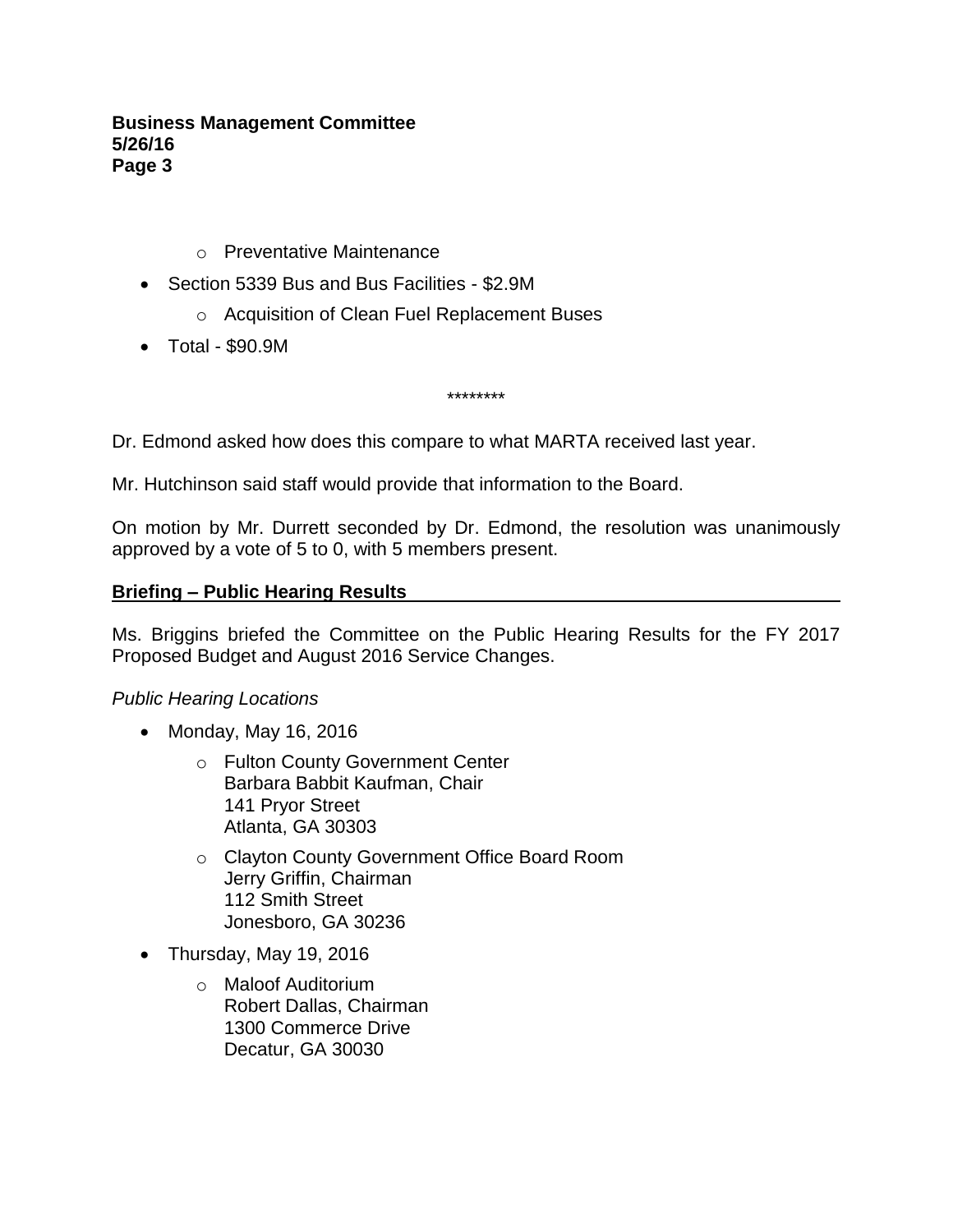## *Advertisement*

- AJC
- ACE III/Champion
- Clayton Daily News
- Crossroads & South DeKalb County Neighbor Newspapers
- Mundo Hispanico
- Social Media (Facebook, Twitter, website)

# *Electronic Notice Distribution*

- Distributed to all 26 Neighborhood Planning Units (NPU) within the City of Atlanta
- Senior Centers (63)
- Email Blast to Outreach Database

# *Flyer Distribution - LEP Communities*

- Chinese Community Center
- Dinho Super Market
- Vietnamese Market Buford Highway
- Hong Kong Market Jimmy Carter Blvd.
- Super H-Mart Doraville/Peachtree Industrial & 1-285
- Happy Valley Restaurant Jimmy Carter Blvd.
- Buford Farmers Market Media Distribution Desk
- Asian American Resource Center Gwinnett
- Korean Community Center Buford Highway
- Ho Pin Market Media Table
- Atlanta Chinese Community Church
- Center for Pan Asian American Community Services

# *Public Hearing Attendance*

• Fulton County Government Center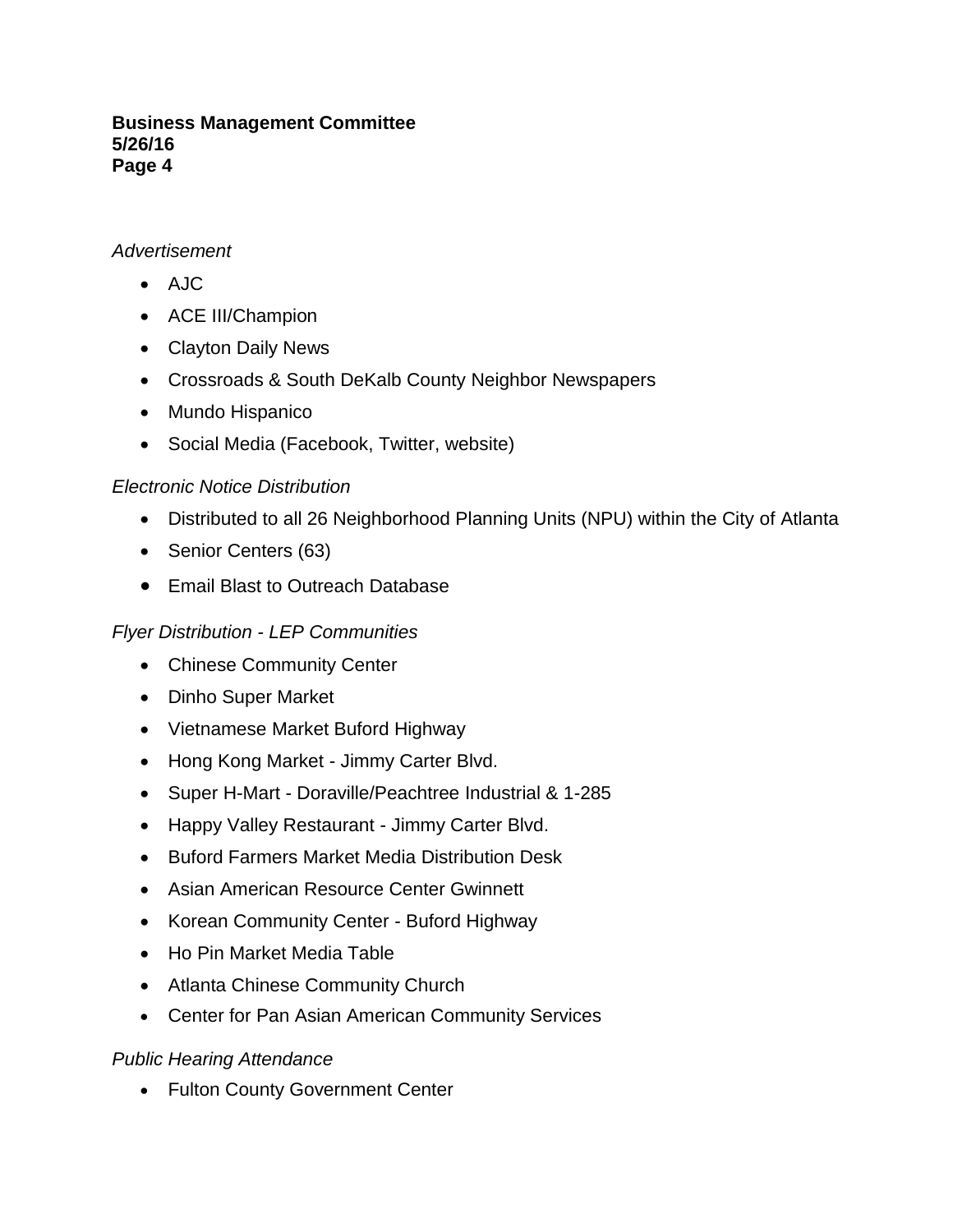- $\circ$  Attendance 6
- $\circ$  Speakers 2
- $\circ$  Media 0
- Clayton County Government Center
	- $\circ$  Attendance 14
	- $\circ$  Speakers 3
	- $\circ$  Media 0
- DeKalb County Maloof Auditorium
	- $\circ$  Attendance 16
	- $\circ$  Speakers 4
	- $\circ$  Media 0

## *Additional Public Hearing Comments*

- Public Comment Line (Voice Mail)  $-0$
- $\bullet$  Emails 0
- $\bullet$  Petitions 0
- $\bullet$  Letters 0
- Public Comments (written)  $-0$
- MARTA Website: 2,244 Views
- Social Media (Facebook, Instagram and Twitter) approximately 5,000 views

## *Comments During Public Hearing*

- Route 191 better access for Airport workers, extend hours of operations
- Five Points needs audio announcements for the blind
- Mobility buses should be more comfortable for the riders
- Open more bathrooms
- Extend hours of operation for the Route 193
- Has crime increased since service began in Clayton?

Mr. Daniels asked what is LEP.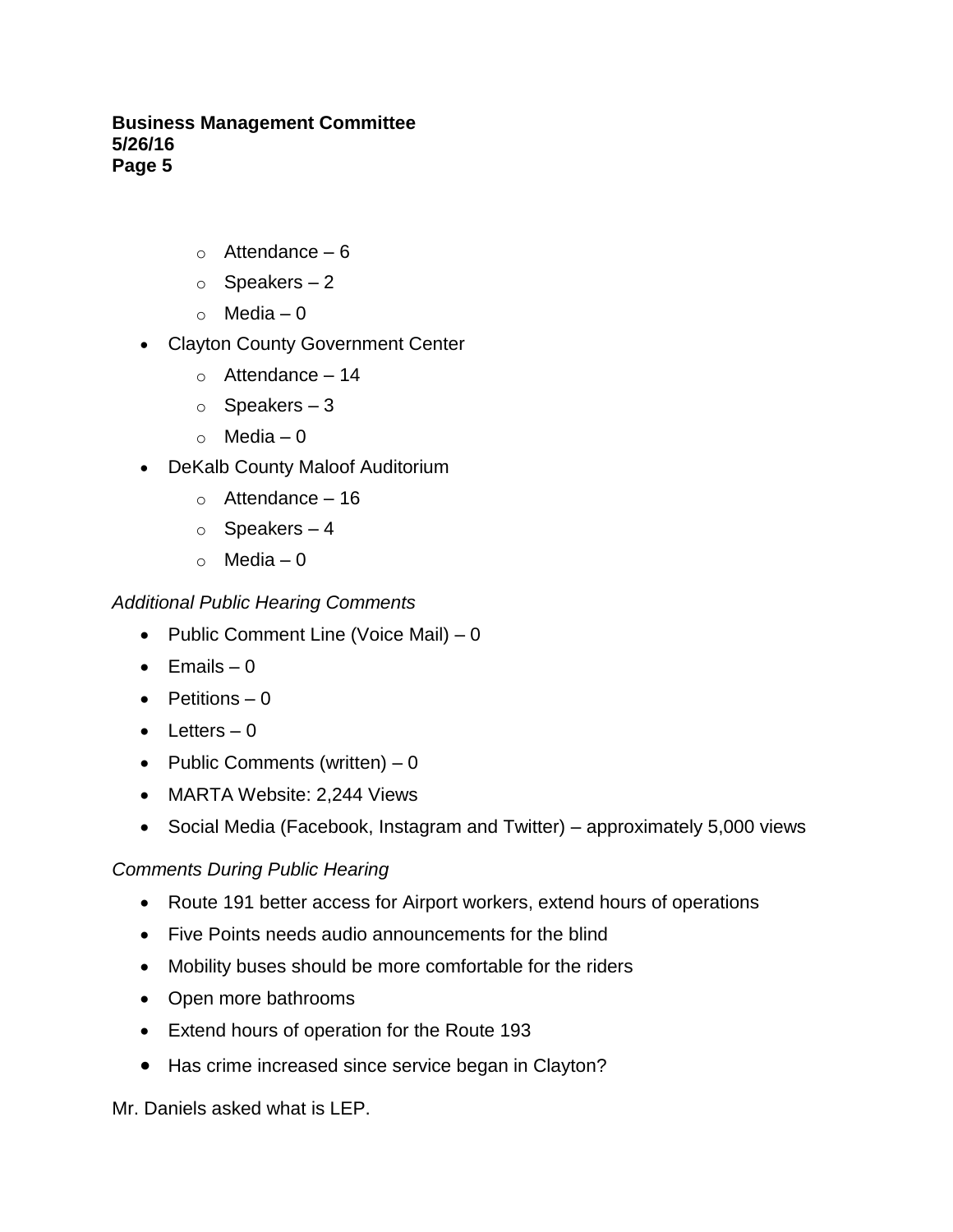Mr. Risco said Limited English Proficiency.

Dr. Edmond asked where is Route 191. Ms. Briggins said in Clayton County.

Mr. Parker said over one year ago Mr. Daniels and Dr. Edmond asked staff to make efforts to increase Public Hearing attendance. He applauded the External Relations team for getting the meeting to the people.

Mr. Daniels commended staff for using the internet and social media to inform the public. He said MARTA may need to look at legislation for flexibility in the Public Hearing format.

Dr. Edmond said in the future he would like to see social media comments.

Ms. Briggins said duly noted.

Mr. Griffin said constituents are advised to provide comments. He asked what happens after they do so.

Ms. Briggins said the Planning Department takes all feedback into consideration and updates are provided to the public.

Mr. Parker said direct contact information is helpful, so MARTA can provide individuals with feedback.

## **Resolution to Adopt the Fiscal Year 2017 Operating and Capital Funds Budgets**

Mr. Hutchinson presented this resolution for Board of Directors' approval authorizing the adoption the Fiscal Year 2017 Operating and Capital Funds Budgets. This resolution also allows for the utilization of prior year carry-over to subsidize operating and capital costs.

The Budget Summary for Fiscal Year 2017 reflects gross operating expenditures of \$518,109,777; of this amount, \$453,288,596 is required for net Transit Operations for the cost of providing bus, rail, and paratransit services, including Clayton County service. The remaining \$64,821,181 is reimbursement of expenses related to the Capital Improvement Program (CIP). The allocation is based on direct costs and our cost allocation plan prepared in accordance with FTA guidelines.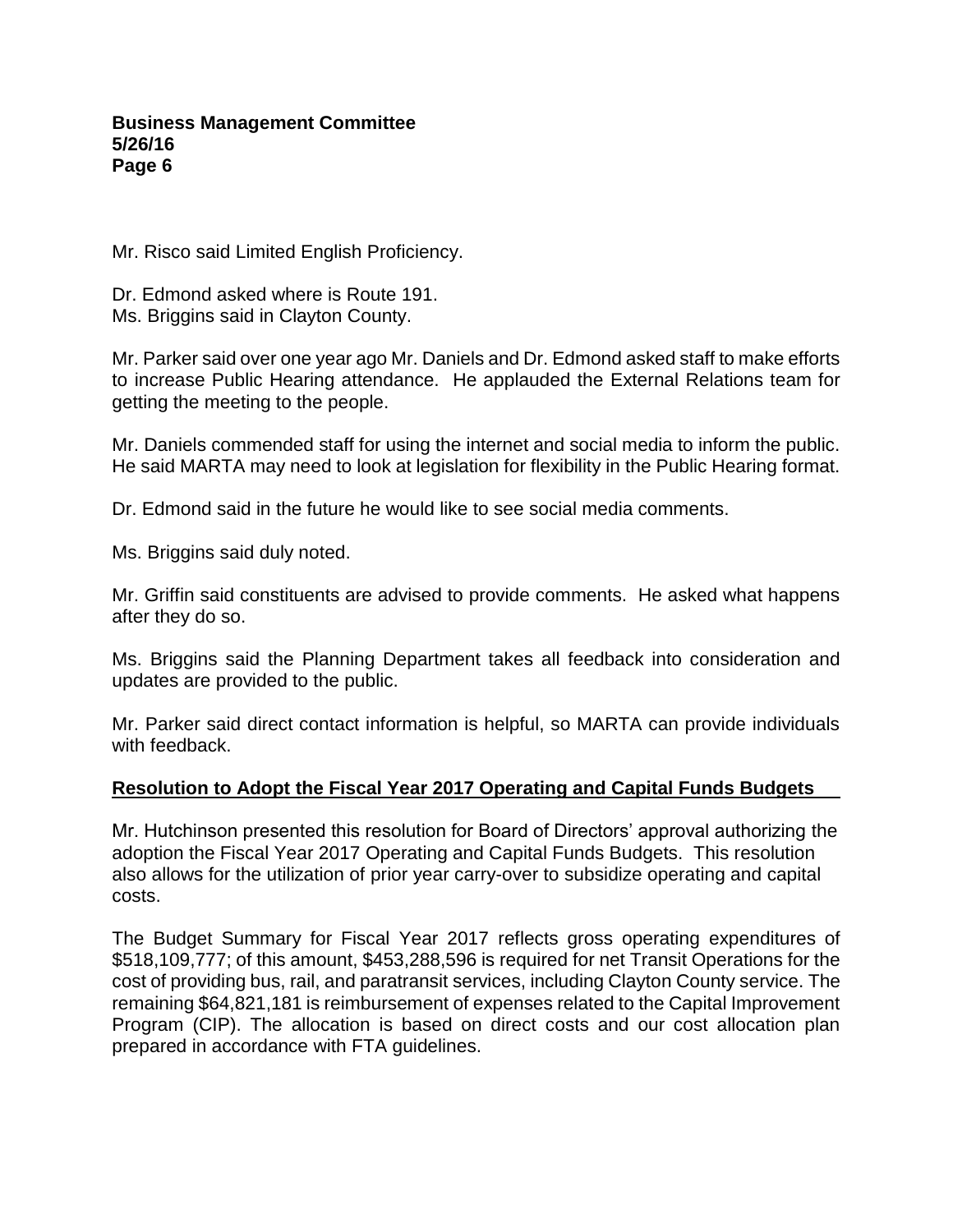The capital funds budget for Fiscal Year 2017 reflects total capital expenditures of \$402,464,007 for capital cash disbursement; of which \$146,650,000 is for principal and interest on outstanding debt and debt issues in Fiscal Year 2017. The remaining \$255,814,007 represents the CIP.

On motion by Mr. Durrett seconded by Dr. Edmond, the resolution was unanimously approved by a vote of 5 to 0, with 5 members present.

## **Briefing – FY2016 March Budget Variance Analysis and Performance Indicators**

The Committee was briefed on the FY2016 March Budget Variance Analysis and Performance Indicators.

- For the month of March, Expenditures exceeded Revenues resulting in a loss of \$.3M, \$.5M less than budget
- Revenues were \$.7M the budget and Expenditures were \$.2M under budget
- For the month of April, MARTA is back "in the black" with a surplus of over \$4M
- On an aggregate basis for tax receipts, MARTA is \$.5M positive; although sales tax continues to lag, Ad Valorem is doing very well
- Passenger Revenue continues to lag the month of March saw a fairly significant lag
- Salaries and Overtime on a combined basis is positive \$.7M, but MARTA continues to run high levels of Overtime
- Other Non-Labor was the primary reason MARTA had a significant deficiency of Revenues over Expenditures in the month – a loss provision true-up of approximately \$4.5M
- Year-to-Date (YTD), Revenues are right on budget and Expenditures are \$16.8M less than budget, resulting in a \$30.7M surplus of Revenues over Expenditures
- YTD Sales Tax aggregate is \$9.7M off the budget; primarily due to the lag in sales tax receipts
- Passenger Revenue YTD is also lagging by \$4.2M
- YTD combined Salaries and Overtime are positive overall positive on Benefits performance
- Sales Tax Subsidy is 38% required to fund operations
- March was the only month YTD with a deficit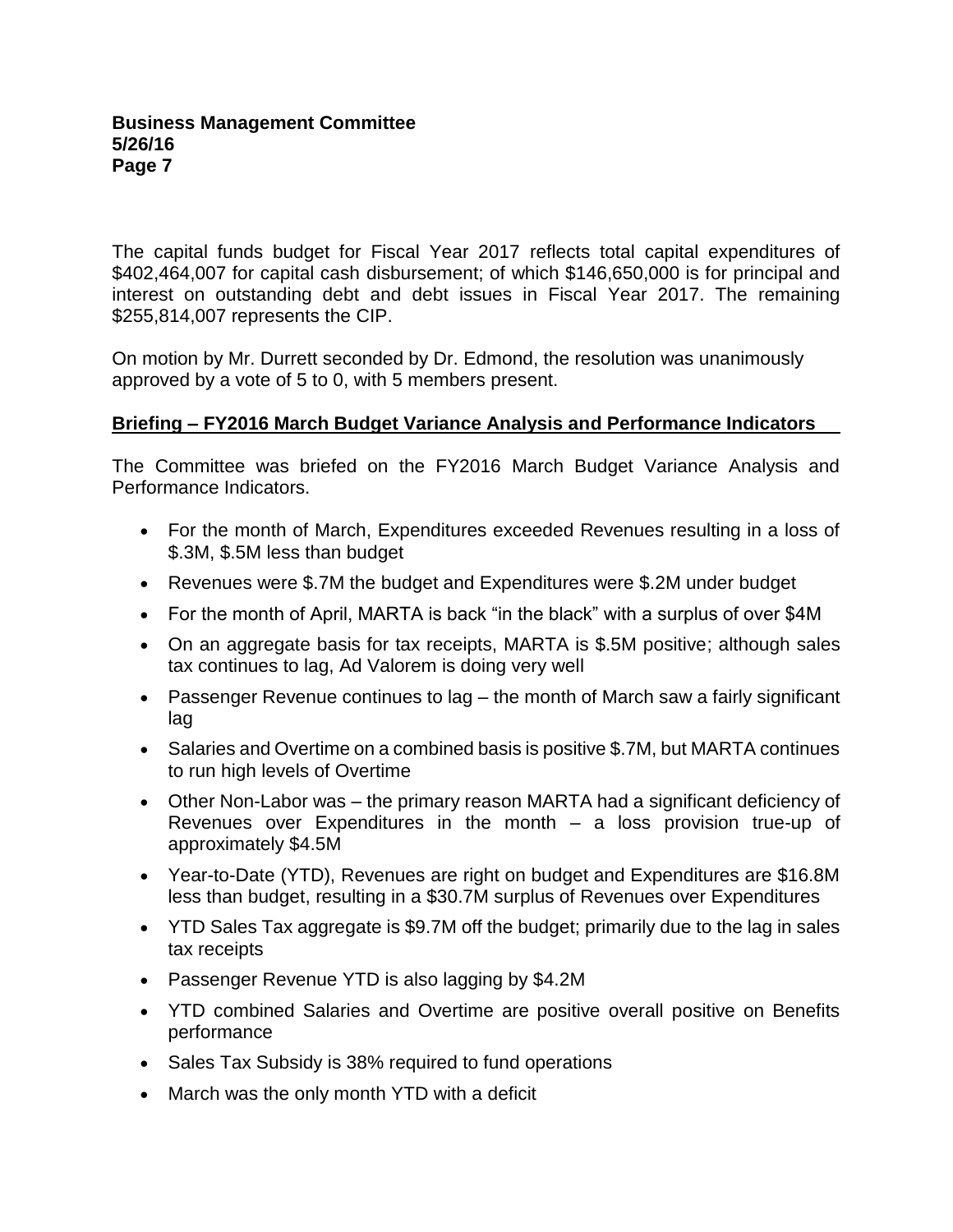- Gross Labor expenses are consistently above prior year, which was expected due to new hires and wage and salary increase but is still staying under budget every month
- Combined Ridership for March was better than previous month but still short on projection; MARTA has had issues in Ridership since gas prices dropped approximately 15 months ago
- Average Call Wait Time has seen a dramatic improvement it is slightly above prior year but well below target

Mr. Durrett said he would be interested in staff exploring what Farebox Recovery looks like over time to see what it might tell MARTA, so the Authority can act on it.

Mr. Hutchinson said staff has that information and will show it to the Board in two ways: the National Transit Database definition, which is solely at the farebox and the MARTA Act measure, which takes other passenger-related revenues into account. Staff will show the trend lines of those for the past couple of years. MARTA analyzes Farebox Recovery very closely every month.

Dr. Edmond said the Board continues to hear the negative data about Overtime. MARTA really needs to be diligent in its efforts to cut down the Overtime expenses that are negatively impacting the budget month after month.

Mr. Parker said MARTA has hired a group to assist in that effort. A comprehensive plan will be presented to the Board within the next two months. The Authority is also looking at a program that other non-profits have seen success with – staff will bring that information to the Board. He added that Ridership trends are ominous due to a few things. First, the gas prices have a huge impact. Secondly, 2015 was the biggest year of car sales ever. Lots of people purchased new vehicles, including large SUVs based on the drop in gas prices. Trying to get those people back on transit may be more of a challenge than it has been in prior periods of low gas prices. Thirdly, the passenger vehicle-for-hire groups are making major dents in some cities. For instance, San Francisco is up to approximately 24K Uber drivers and New York has reported that their transit Ridership has been significantly hit by shared ride services. MARTA does know what their impact has been in Metro Atlanta so far. MARTA will continue to stay on top of it and look for different incentive programs to bring to the Board soon, including one that will call for a reduction in the price of monthly passes. MARTA saw a spike in usage when this was done over the winter holiday period.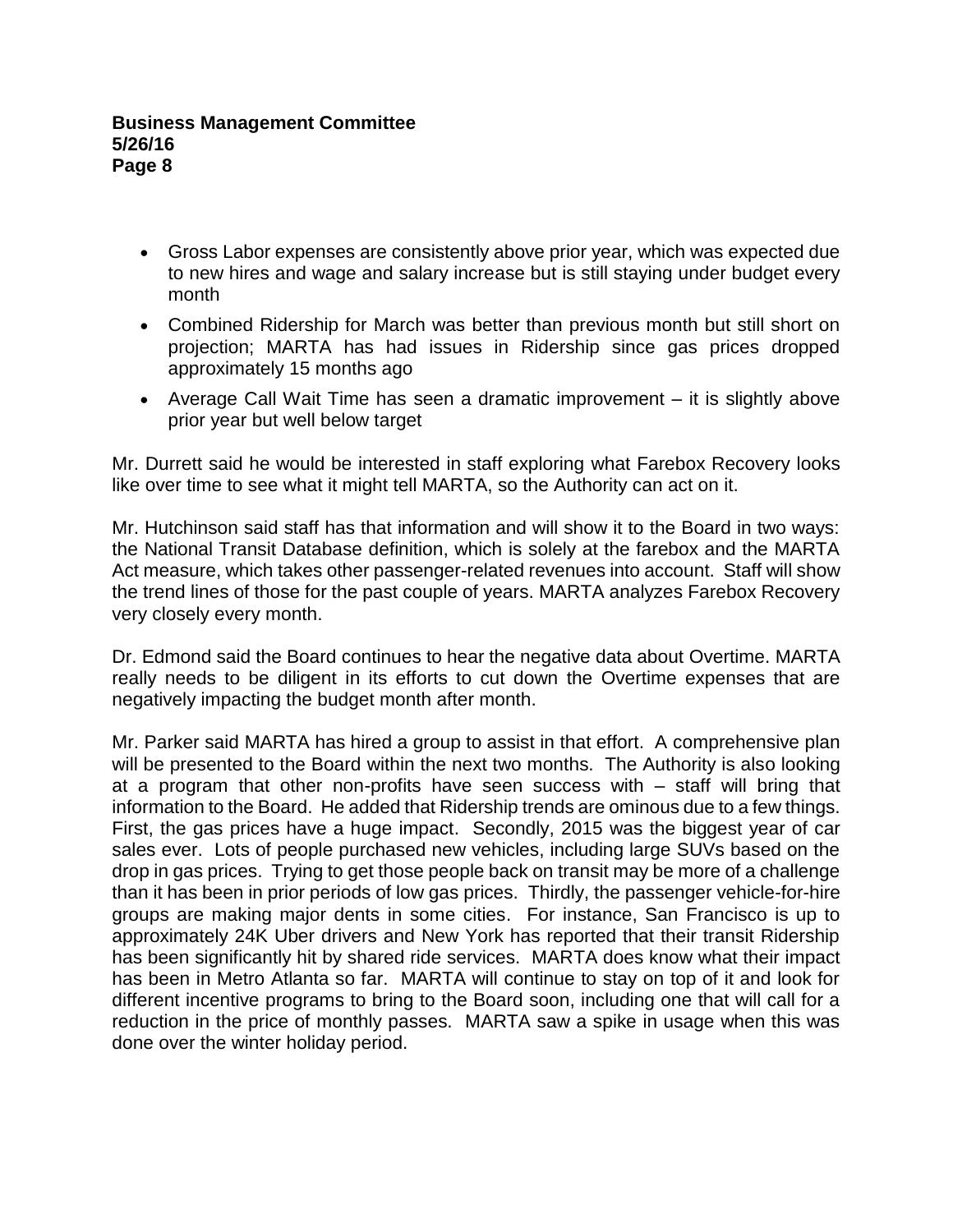Mr. Parker also reported that MARTA presented its FY 2017 Proposed Budget to the Atlanta City Council and it was very well received. They were pleased with the technology projects that MARTA is moving forward on – it was very positive interaction.

\*\*\*\*\*\*\*\*

On motion by Mr. Durrett seconded by Mrs. Hardage, the Committee unanimously agreed to go into Executive Session at 11:39 a.m. to discuss a real estate matter.

On motion by Mr. Griffin seconded Dr. Edmond, the Committee unanimously agreed to adjourn the Executive Session at 11:55 a.m.

\*\*\*\*\*\*\*\*

**Resolution Authorizing Termination of the Ground Lease Agreement between Perimeter Mall, LLC, HRE Perimeter Inc. and Metropolitan Atlanta Rapid Transit Authority**

Ms. Rhein presented this resolution for Board of Directors' approval authorizes the General Manager/CEO, or his delegate to execute the necessary agreements with Perimeter Mall, LLC to terminate the Ground Lease Agreement for Dunwoody Deck II in exchange for \$1.5M termination payment.

On motion by Mr. Daniels seconded by Mr. Durrett, the resolution was moved forward without recommendation by a vote of 5 to 0, with 5 members present.

#### **Other Matters**

The Committee was provided the FY16 March Key Performance Indicators as informational only.

\*\*\*\*\*\*\*\*

Mr. Parker commended Mr. Hutchinson for being one of the top four finalists for the Atlanta Business Chronicle's CFO of the Year Award.